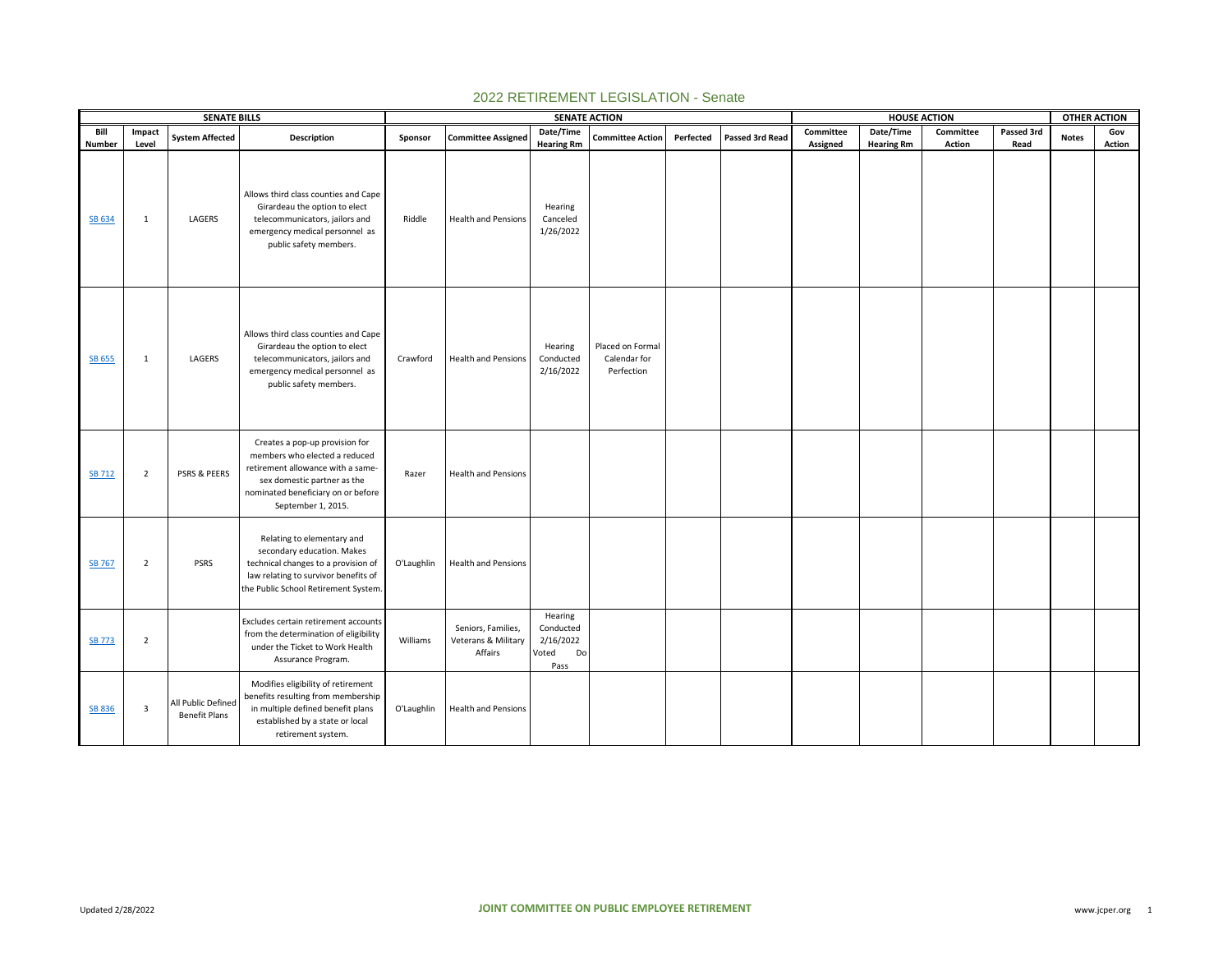| SB 859        | $\overline{2}$          | Police Protection<br><b>Districts</b> | Authorizes the establishment of<br>police protection districts. A PPD's<br>board of directors may provide for<br>pension, and retirement and other<br>employee-type fringe-benefits. If a<br>board of directors administers its<br>own retirement or benefits-related<br>plan, it must do so by a separate five-<br>member pension board of trustees.                                                                   | Mosley  | Transportation,<br>Infrastructure and<br>Public Safety<br>Committee |                                                                                                            |  |  |  |  |  |
|---------------|-------------------------|---------------------------------------|-------------------------------------------------------------------------------------------------------------------------------------------------------------------------------------------------------------------------------------------------------------------------------------------------------------------------------------------------------------------------------------------------------------------------|---------|---------------------------------------------------------------------|------------------------------------------------------------------------------------------------------------|--|--|--|--|--|
| SB 871        | $\mathbf 2$             | All Plans                             | Modifies provisions relating to<br>income tax exemptions for certain<br>retirement benefits.                                                                                                                                                                                                                                                                                                                            | Eigel   | <b>Health and Pensions</b>                                          | Hearing<br>Conducted<br>2/16/2022<br>Executive<br>Session<br>Completed<br>2/23/2022<br>Voted<br>Do<br>Pass |  |  |  |  |  |
| <b>SB 904</b> | $\overline{2}$          | All newly created<br>private plans    | This bill provides that both a client<br>and a registered professional<br>employer organization (PEO) shall<br>each be deemed an employer for<br>purposes of sponsoring retirement<br>and welfare benefits plans for<br>covered employees.                                                                                                                                                                              | Hoskins | Insurance and<br>Banking                                            |                                                                                                            |  |  |  |  |  |
| SB 926        | $\overline{2}$          | All Public Plans                      | Modifies provisions relating to ethics.<br>Modifies the pension forfeiture law.<br>Prohibits a participant of a plan who<br>is unfit for elected public office or<br>employed with the state or any local<br>government from being eligible to<br>receive any retirement benefit from<br>the plan.                                                                                                                      | Mosley  | Rules, Joint Rules,<br>Resolutions and<br>Ethics                    |                                                                                                            |  |  |  |  |  |
| SB 999        | $\overline{\mathbf{3}}$ | PSRS & PEERS                          | Modifies provisions relating to<br>teacher employment. Increases the<br>length of time, from two years to<br>four years, that a retired member<br>may work after retirement without<br>losing his or her retirement benefit<br>when a district has declared a<br>teacher/employee critical shortage.<br>Repeals the prohibition on retired<br>members being employed as a<br>superintendent under critical<br>shortage. | Gannon  |                                                                     |                                                                                                            |  |  |  |  |  |
| SB 1036       | $\overline{\mathbf{3}}$ | Sheriffs                              | Modifies the compensation of<br>County Sheriffs                                                                                                                                                                                                                                                                                                                                                                         | Moon    |                                                                     |                                                                                                            |  |  |  |  |  |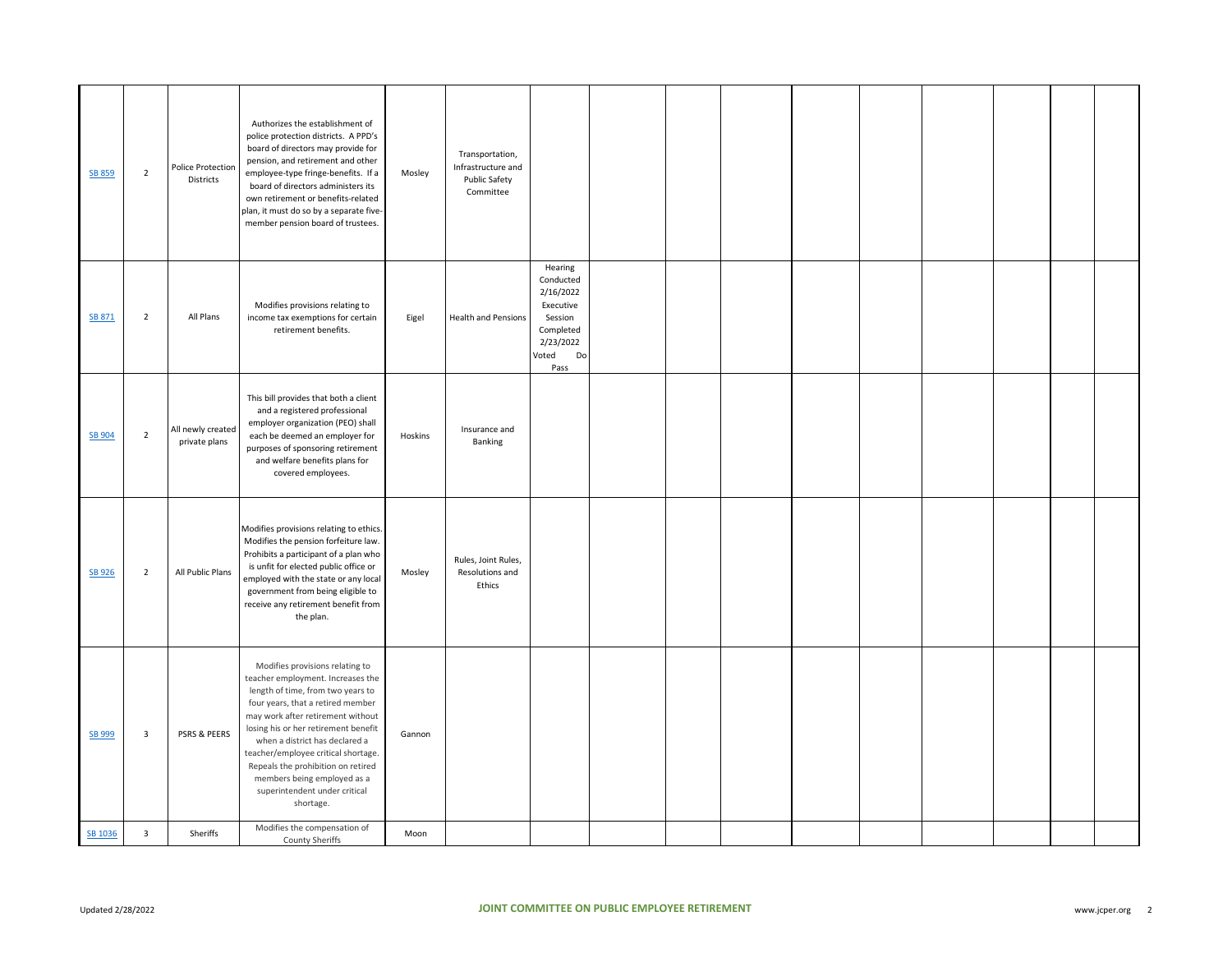| SB 1048        | $\overline{\mathbf{3}}$ | All Public Plans            | Prohibits public entities from<br>entering into certain contracts with<br>companies unless the contract<br>includes a written certification that<br>the company is not engaged in<br>certain activities that discriminate<br>against a firearm entity or firearm<br>trade association.                                                                            | Brattin      |  |                                                                                                       |  |  |  |  |
|----------------|-------------------------|-----------------------------|-------------------------------------------------------------------------------------------------------------------------------------------------------------------------------------------------------------------------------------------------------------------------------------------------------------------------------------------------------------------|--------------|--|-------------------------------------------------------------------------------------------------------|--|--|--|--|
| SB 1053        | $\overline{2}$          | <b>MPERS</b>                | Modifies the terms of the elected<br>members of the MoDOT and<br>Highway Patrol Employees'<br>Retirement System board of<br>trustees.                                                                                                                                                                                                                             | Bernskoetter |  |                                                                                                       |  |  |  |  |
| SB 1054        | $\overline{4}$          | Sheriffs'                   | Establishes a new funding<br>mechanism for the Sheriffs'<br>Retirement System.                                                                                                                                                                                                                                                                                    | Bernskoetter |  |                                                                                                       |  |  |  |  |
| SB 1062        | 3                       | MOSERS and<br><b>MPERS</b>  | Requires the MOSERS and MPERS<br>boards of trustees to establish a buy-<br>out program for terminated vested<br>members by January 1, 2023. Such<br>members may make a one-time<br>election to receive a lump sum<br>payment equal to sixty percent of<br>the present value of their deferred<br>annuity, or a greater percentage, if<br>determined by the board. | Crawford     |  |                                                                                                       |  |  |  |  |
| SB 1098        | $\overline{\mathbf{3}}$ | Al Public School<br>Systems | Modifies the salary for permanent<br>contract teachers for all public school<br>systems. This provision does not<br>apply to St. Louis City.;                                                                                                                                                                                                                     | Burlison     |  |                                                                                                       |  |  |  |  |
| <b>SB 1125</b> | $\mathbf{1}$            | <b>Private Entities</b>     | Establishes the Missouri Workplace<br>Retirement Savings Plan that private<br>business entities may join.                                                                                                                                                                                                                                                         | Arthur       |  |                                                                                                       |  |  |  |  |
| <b>SB 1155</b> | $\overline{\mathbf{3}}$ | <b>MPERS</b>                | This act allows uniformed members<br>of the Missouri State Highway Patrol<br>covered by the 2011 Tier to be<br>eligible for BackDROP.                                                                                                                                                                                                                             | Luetkemeyer  |  |                                                                                                       |  |  |  |  |
| SB 1171        | $\overline{\mathbf{3}}$ | All Plans                   | The act also prohibits any limited<br>liability company or corporation from<br>being discriminated against or given<br>preferential treatment based on an<br>environmental, social and<br>governance score, as defined in the<br>act.                                                                                                                             | Moon         |  |                                                                                                       |  |  |  |  |
|                |                         |                             |                                                                                                                                                                                                                                                                                                                                                                   |              |  |                                                                                                       |  |  |  |  |
|                |                         |                             |                                                                                                                                                                                                                                                                                                                                                                   |              |  | 1 = No impact on retirement benefit                                                                   |  |  |  |  |
|                |                         |                             |                                                                                                                                                                                                                                                                                                                                                                   |              |  | 2 = No substantial proposed change                                                                    |  |  |  |  |
|                |                         |                             |                                                                                                                                                                                                                                                                                                                                                                   |              |  | 3 = May constitute a substantial proposed change<br>4 = Does constitute a substantial proposed change |  |  |  |  |
|                |                         |                             |                                                                                                                                                                                                                                                                                                                                                                   |              |  |                                                                                                       |  |  |  |  |
|                |                         |                             |                                                                                                                                                                                                                                                                                                                                                                   |              |  |                                                                                                       |  |  |  |  |
|                |                         |                             |                                                                                                                                                                                                                                                                                                                                                                   |              |  |                                                                                                       |  |  |  |  |
|                |                         |                             |                                                                                                                                                                                                                                                                                                                                                                   |              |  |                                                                                                       |  |  |  |  |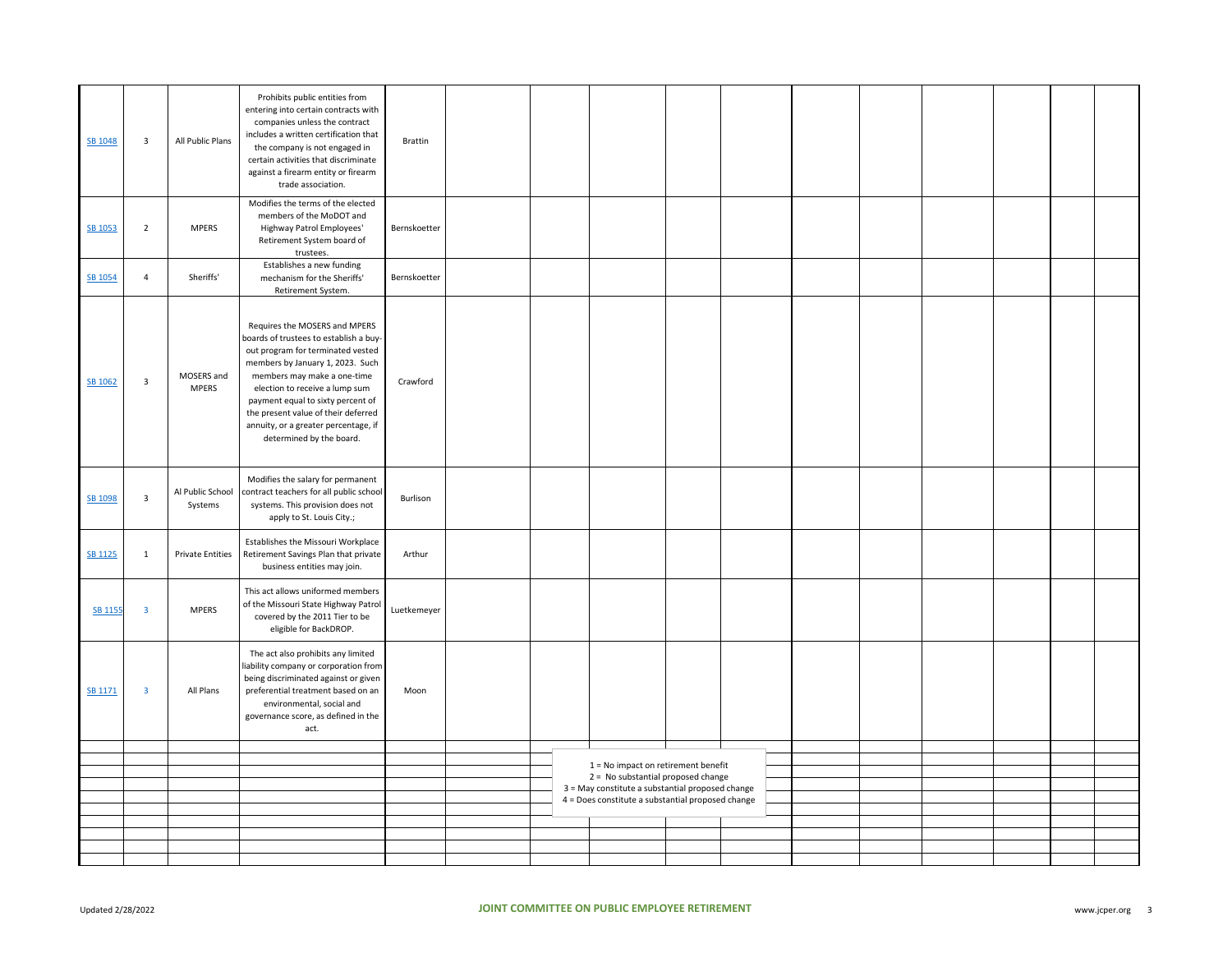|                | <b>HOUSE BILLS</b>      |                                                                                                    |                                                                                                                                                                                                                                                                         |              |                           | <b>HOUSE ACTION</b>                                                                                        |                                                                                                                                       | <b>SENATE ACTION</b> |                    |                       |                                |                     | <b>OTHER ACTION</b> |              |               |
|----------------|-------------------------|----------------------------------------------------------------------------------------------------|-------------------------------------------------------------------------------------------------------------------------------------------------------------------------------------------------------------------------------------------------------------------------|--------------|---------------------------|------------------------------------------------------------------------------------------------------------|---------------------------------------------------------------------------------------------------------------------------------------|----------------------|--------------------|-----------------------|--------------------------------|---------------------|---------------------|--------------|---------------|
| Bill<br>Number | Impact<br>Level         | <b>System Affected</b>                                                                             | <b>Description</b>                                                                                                                                                                                                                                                      | Sponsor      | Committee<br>Assigned     | Date/Time<br><b>Hearing Rm</b>                                                                             | Committee<br>Action                                                                                                                   | Perfected            | Passed 3rd<br>Read | Committee<br>Assigned | Date/Time<br><b>Hearing Rm</b> | Committee<br>Action | Passed 3rd<br>Read  | <b>Notes</b> | Gov<br>Action |
| <b>HB 1473</b> | 1                       | LAGERS                                                                                             | Allows third class counties and Cape<br>Girardeau the option to elect<br>telecommunicators, jailors and emergency<br>medical personnel as public safety members.                                                                                                        | Pike         | Pensions                  | Hearing<br>Conducted<br>1/12/2022<br>Executive<br>Session<br>Completed<br>1/19/2022<br>Voted<br>Do Pass    | 1/19/2022<br>Referred to<br>Rules -<br>Administrative<br>Oversight<br>Executive<br>Session<br>Completed<br>2/14/2022<br>Voted Do Pass |                      |                    |                       |                                |                     |                     |              |               |
| <b>HB 1476</b> | $\overline{2}$          | St. Louis Police<br>Retirement System                                                              | Transfers control of the City of St. Louis<br>Police Department to the Board of Police<br>Commissioners. Modifies the composition of<br>the retirement system's board of trustees.                                                                                      | Schroer      |                           |                                                                                                            |                                                                                                                                       |                      |                    |                       |                                |                     |                     |              |               |
| <b>HB1506</b>  | $\overline{\mathbf{3}}$ | CERF                                                                                               | Authorizes a waiver for certain penalties for<br>late payment of property taxes.                                                                                                                                                                                        | Ellebracht   |                           |                                                                                                            |                                                                                                                                       |                      |                    |                       |                                |                     |                     |              |               |
| HB1564         | 1                       | <b>Blind Pension Fund</b>                                                                          | Modifies the mailing requirements for the<br>Blind Pension Fund.                                                                                                                                                                                                        | Griffith     |                           |                                                                                                            |                                                                                                                                       |                      |                    |                       |                                |                     |                     |              |               |
| HB1615         | $\mathbf{1}$            | Public pension plans<br>sponsored by<br>political<br>subdivisions                                  | Provides that members of the General<br>Assembly are ex officio members of all<br>boards, commissions, committees, councils<br>and other legislative or regulatory bodies of<br>all political subdivisions within the<br>boundaries of a member's legislative district. | Lovasco      |                           |                                                                                                            |                                                                                                                                       |                      |                    |                       |                                |                     |                     |              |               |
| HB1670         | $\overline{\mathbf{3}}$ | Certain Government<br>Entities                                                                     | Creates a provision that prohibits certain<br>government entities from doing business<br>with entities that require individuals to<br>undergo COVID-19 vaccinations or provide<br>proof of COVID-19 vaccination.                                                        | Seitz        | Judiciary                 | Hearing<br>Conducted<br>2/16/2022<br>Action<br>Postponed                                                   |                                                                                                                                       |                      |                    |                       |                                |                     |                     |              |               |
| HB1676         | $\overline{\mathbf{3}}$ | LAGERS                                                                                             | Changes the job title of "emergency<br>telecommunicators" to "emergency<br>telecommunicator first responders."                                                                                                                                                          | Perkins      |                           |                                                                                                            |                                                                                                                                       |                      |                    |                       |                                |                     |                     |              |               |
| HB1691         | $\overline{2}$          | Public pension plans<br>sponsored by<br>certain political<br>subdivisions as<br>defined by the act | Prohibits the state and certain political<br>subdivisions from entering into a contract<br>with a employer or company that engages in<br>discrimination against unvaccinated, as<br>described in the act.                                                               | <b>Boggs</b> | Judiciary                 | Hearing<br>Conducted<br>1/25/2022                                                                          |                                                                                                                                       |                      |                    |                       |                                |                     |                     |              |               |
| HB1732         | 1                       | <b>Private Entities</b>                                                                            | Establishes the Missouri Workplace<br>Retirement Savings Plan that private business<br>entities may join.                                                                                                                                                               | O'Donnell    | Financial<br>Institutions | Hearing<br>Conducted<br>1/12/2022<br>Executive<br>Completed<br>1/19/2022<br><b>HCS</b><br>Voted<br>Do Pass | 1/20/2022<br>Referred to<br>Rules -<br>Administrative<br>Oversight<br>Executive<br>Session<br>Completed<br>2/07/2022<br>Voted Do Pass |                      |                    |                       |                                |                     |                     |              |               |
| HB1831         | $\overline{\mathbf{3}}$ | St. Louis PSRS                                                                                     | Provides a one time supplemental payment<br>for retired members and beneficiaries of the<br>St. Louis PSRS, subject to state<br>appropriations.                                                                                                                         | Gray         |                           |                                                                                                            |                                                                                                                                       |                      |                    |                       |                                |                     |                     |              |               |

## 2022 REGULAR SESSION - HOUSE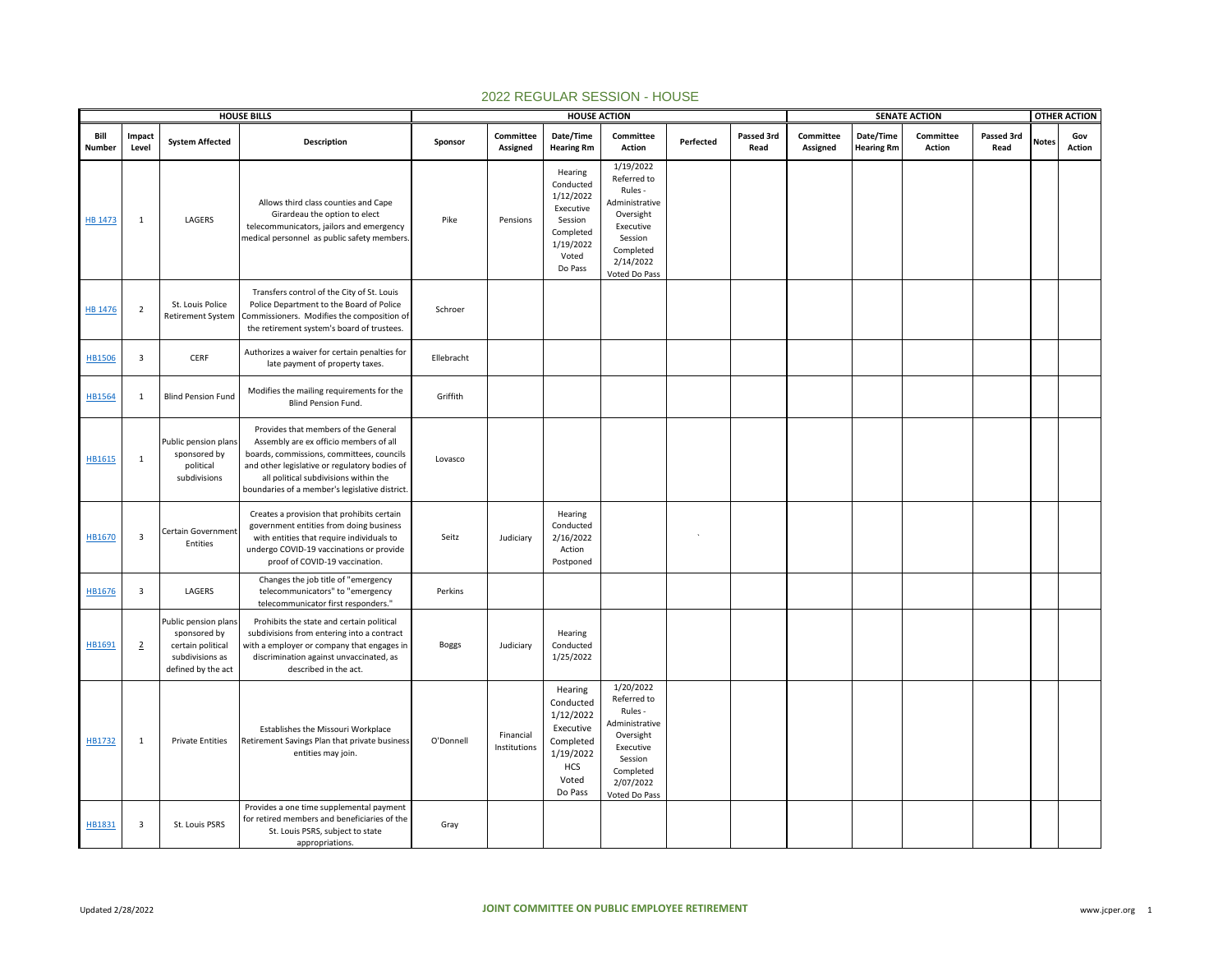| HB1881        | $\overline{\mathbf{3}}$ | PSRS and PEERS                                                | Modifies the working after retirement critical<br>shortage law for PSRS and PEERS. Increases<br>the length of time, from two years to four<br>years, that a retired member may work after<br>retirement without losing his or her<br>retirement benefit when a district has<br>declared a teacher/employee critical<br>shortage.                                                                                                                                                                     | Black (7)        | Elementary<br>and<br>Secondary<br>Education | Hearing<br>Completed<br>2/22/2022<br>Executive<br>Session<br>Completed<br>2/23/2022<br>Voted<br>Do Pass           | 2/24/2022<br>Referred to<br>Rules -<br>Legislative<br>Oversight                                                       |  |  |  |  |
|---------------|-------------------------|---------------------------------------------------------------|------------------------------------------------------------------------------------------------------------------------------------------------------------------------------------------------------------------------------------------------------------------------------------------------------------------------------------------------------------------------------------------------------------------------------------------------------------------------------------------------------|------------------|---------------------------------------------|-------------------------------------------------------------------------------------------------------------------|-----------------------------------------------------------------------------------------------------------------------|--|--|--|--|
| <b>HB1886</b> | 1                       | LAGERS                                                        | Repeals the prohibition on counties other<br>than third class counties and Cape Girardeau<br>County from being able to elect to cover<br>emergency telecommunicators, jailors, and<br>emergency medical service personnel as<br>public safety members.                                                                                                                                                                                                                                               | Rogers           |                                             |                                                                                                                   |                                                                                                                       |  |  |  |  |
| HB1925        | $\mathbf{1}$            | <b>Blind Pension Fund</b>                                     | Modifies the mailing requirements for the<br><b>Blind Pension Fund.</b>                                                                                                                                                                                                                                                                                                                                                                                                                              | Walsh Moore (93) |                                             |                                                                                                                   |                                                                                                                       |  |  |  |  |
| HB1927        | $\mathbf{1}$            |                                                               | Excludes certain retirement accounts from<br>the determination of eligibility under the<br>Ticket to Work Health Assurance Program.                                                                                                                                                                                                                                                                                                                                                                  | Walsh Moore (93) |                                             |                                                                                                                   |                                                                                                                       |  |  |  |  |
| <b>HB1984</b> | $\overline{2}$          | <b>MPERS</b>                                                  | Modifies the terms of the elected members<br>of the MoDOT and Highway Patrol<br>Employees' Retirement System board of<br>trustees.                                                                                                                                                                                                                                                                                                                                                                   | Hovis            | Pensions                                    | Hearing<br>Completed<br>02/09/2022<br>Executive<br>Completed<br>2/16/2022<br><b>HCS</b><br>Voted<br>Do Pass       | 2/22/2022<br>Referred<br>to Consent and<br>House<br>Procedure<br>Hearing<br>Scheduled<br>3/1/2022<br>HHR4<br>10:00 am |  |  |  |  |
| <b>HB1998</b> | $\overline{\mathbf{3}}$ | PSRS, PEERS, Kansas<br>City PSRS and St.<br><b>Louis PSRS</b> | Allows school districts to issue school district<br>teaching permits for persons without a<br>certificate of license to teach granted by the<br>State Board Of Education.                                                                                                                                                                                                                                                                                                                            | Davidson         | Elementary<br>and<br>Secondary<br>Education | Hearing<br>Completed<br>2/22/2022<br>Executive<br>Session<br>Scheduled<br>3/1/2022<br>HHR <sub>7</sub><br>8:00 am |                                                                                                                       |  |  |  |  |
| HB2057        | $\overline{\mathbf{3}}$ | LAGERS                                                        | Changes the job title of "emergency<br>telecommunicators" to "telecommunicator<br>first responders."                                                                                                                                                                                                                                                                                                                                                                                                 | Sauls            |                                             |                                                                                                                   |                                                                                                                       |  |  |  |  |
| HB2089        | $\overline{\mathbf{3}}$ | PSRS and PEERS                                                | Modifies provisions relating to teacher<br>employment. Modifies the working after<br>retirement critical shortage law for PSRS and<br>PEERS. Increases the length of time, from<br>two years to four years, that a retired<br>member may work after retirement without<br>losing his or her retirement benefit when a<br>district has declared a teacher/employee<br>critical shortage. Repeals the prohibition on<br>retired members being employed as a<br>superintendent under critical shortage. | Pollitt          |                                             |                                                                                                                   |                                                                                                                       |  |  |  |  |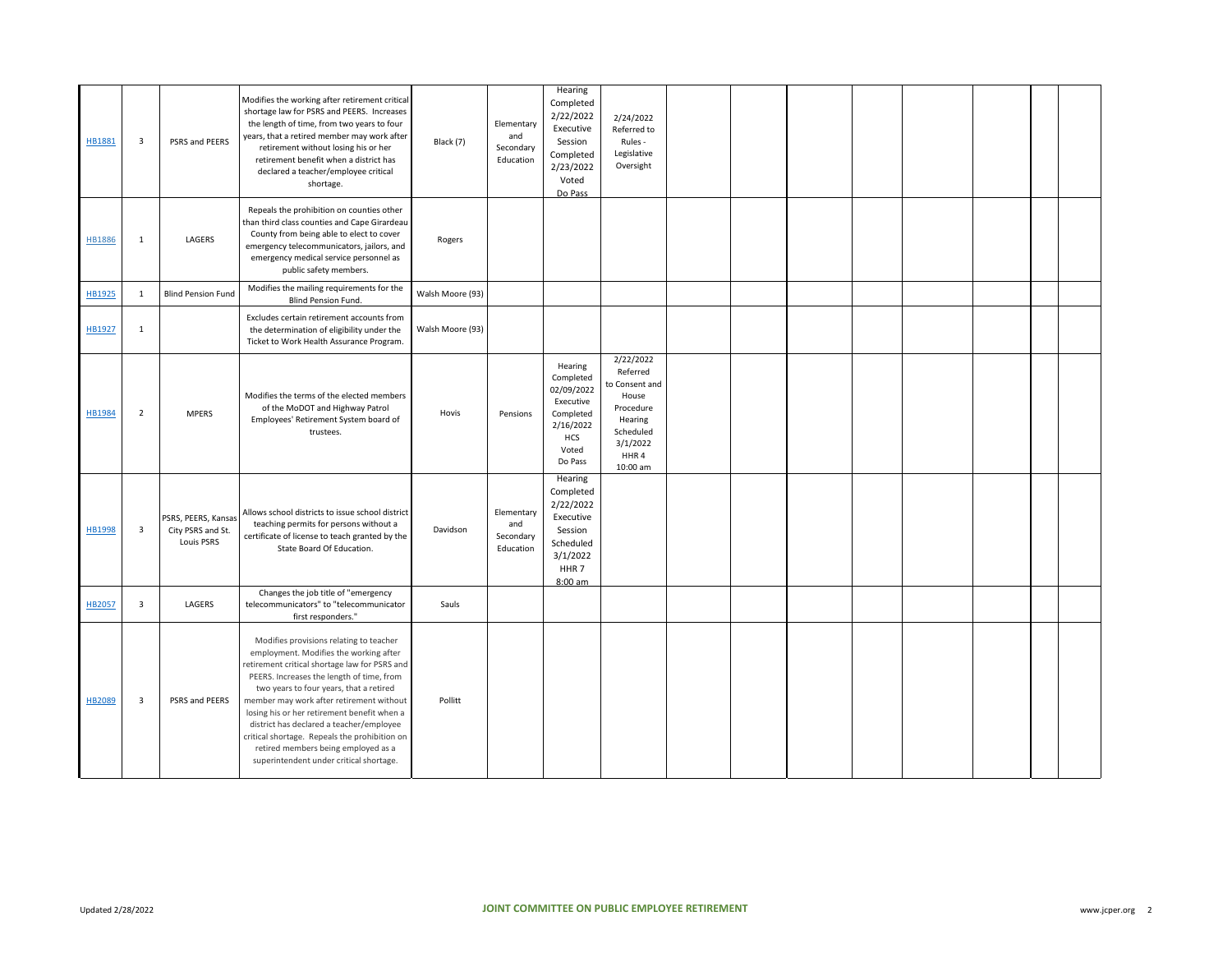| HB2114 | 3                       | PSRS & PEERS                                           | 169.560: Modifies the amount of<br>compensation that a retired PSRS member<br>may earn without a discontinuance of the<br>member's retirement benefit while working<br>after retirement in a position that does not<br>require teacher certification. Instead of<br>compensation being limited to sixty percent<br>of the minimum teacher's salary, allowable<br>compensation will be limited to the annual<br>earnings limit applicable to a Social Security<br>recipient working while receiving Social<br>Security benefits. 169.596: Increases the<br>length of time, from two years to four years,<br>that a retired member may work after<br>retirement without losing his or her<br>retirement benefit when a school district has<br>declared a teacher/employee | Black (7)           | Pensions | Hearing<br>Completed<br>1/26/2022<br>Executive<br>Session<br>Completed<br>02/09/2022<br>Voted<br>Do Pass | 2/10/2022<br>Referred to<br>Rules -<br>Administrative<br>Oversight |  |  |  |  |
|--------|-------------------------|--------------------------------------------------------|-------------------------------------------------------------------------------------------------------------------------------------------------------------------------------------------------------------------------------------------------------------------------------------------------------------------------------------------------------------------------------------------------------------------------------------------------------------------------------------------------------------------------------------------------------------------------------------------------------------------------------------------------------------------------------------------------------------------------------------------------------------------------|---------------------|----------|----------------------------------------------------------------------------------------------------------|--------------------------------------------------------------------|--|--|--|--|
| HB2161 | 3                       | PSRS                                                   | Reauthorizes the 2.55 multiplier for teachers<br>retiring with 32 or more years of service. E.C.                                                                                                                                                                                                                                                                                                                                                                                                                                                                                                                                                                                                                                                                        | Dinkins             |          |                                                                                                          |                                                                    |  |  |  |  |
| HB2194 | 3                       | PSRS & PEERS                                           | Modifies the amount of compensation that a<br>retired PSRS member may earn without a<br>discontinuance of the member's retirement<br>benefit while working after retirement in a<br>position that does not require teacher<br>certification. Instead of compensation being<br>limited to sixty percent of the minimum<br>teacher's salary, allowable compensation will<br>be sixty percent of the average teacher's<br>salary for the primary district the person is<br>employed in after retirement.                                                                                                                                                                                                                                                                   | <b>Kelley (127)</b> |          |                                                                                                          |                                                                    |  |  |  |  |
| HB2216 | $\overline{\mathbf{3}}$ | PSRS & PEERS                                           | Modifies the amount of compensation that a<br>retired PSRS member may earn without a<br>discontinuance of the member's retirement<br>benefit while working after retirement in a<br>position that does not require teacher<br>certification. Instead of compensation being<br>limited to sixty percent of the minimum<br>teacher's salary, allowable compensation will<br>be sixty percent of the average teacher's<br>salary for the primary district the person is<br>employed in after retirement.                                                                                                                                                                                                                                                                   | Bromley             | Pensons  |                                                                                                          |                                                                    |  |  |  |  |
| HB2234 | $\overline{2}$          | MOSERS, MPERS,<br><b>Judicial Retirement</b><br>System | Modifies multiple provisions for MOSERS,<br>MPERS and the Judicial Retirement System.                                                                                                                                                                                                                                                                                                                                                                                                                                                                                                                                                                                                                                                                                   | Black (7)           | Pensions | Hearing<br>Completed<br>1/26/2022<br>Executive<br>Session<br>Completed<br>02/09/2022<br>Voted<br>Do Pass | 2/10/2022<br>Referred to<br>Rules -<br>Administrative<br>Oversight |  |  |  |  |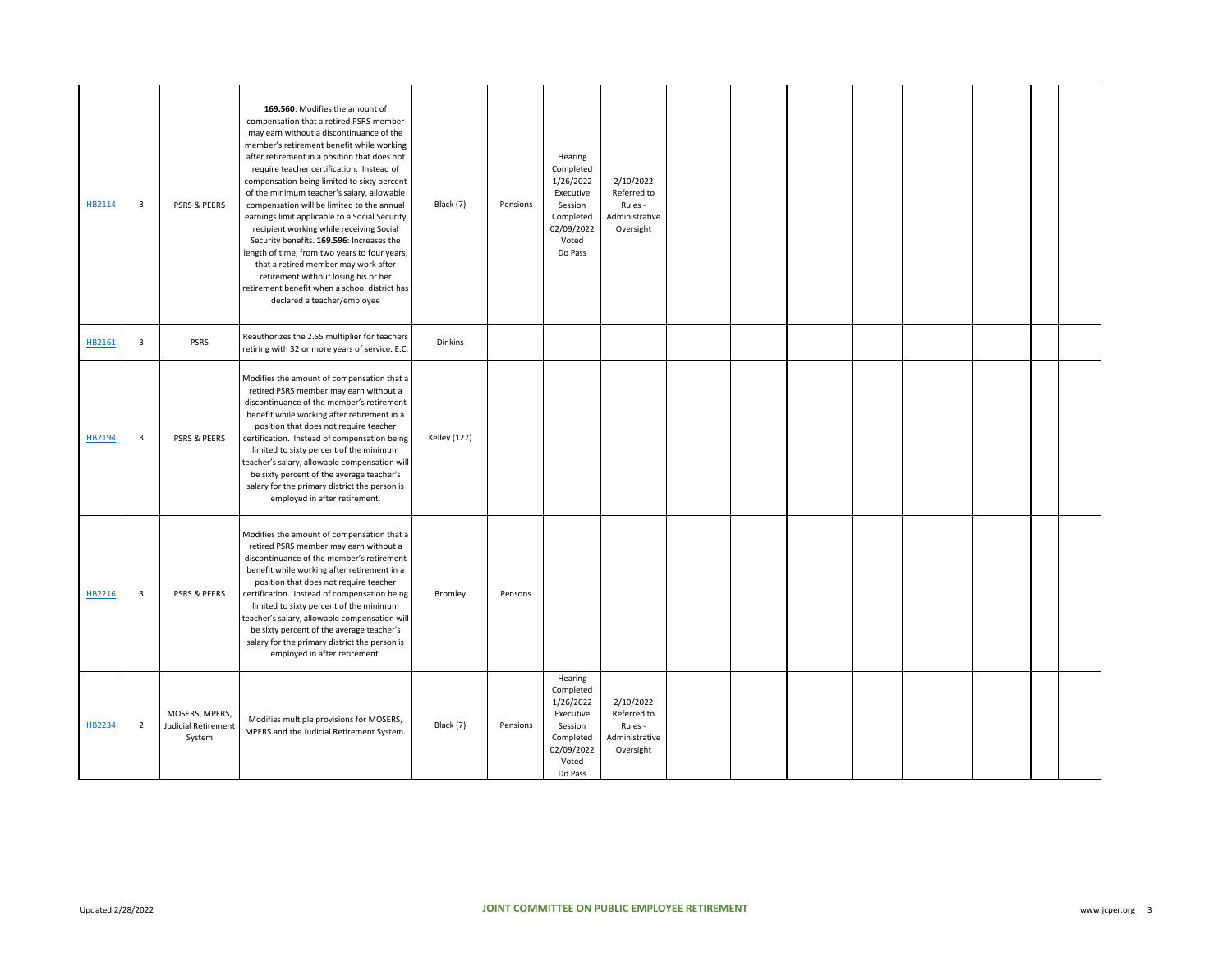| HB2235 | $\overline{\mathbf{3}}$ | MOSERS and<br><b>MPERS</b>                   | Requires the MOSERS and MPERS boards of<br>trustees to establish a buy-out program for<br>terminated vested members by January 1,<br>2023. Such members may make a one-time<br>election to receive a lump sum payment<br>equal to sixty percent of the present value of<br>their deferred annuity, or a greater<br>percentage, if determined by the board. | Black (7) |                                             |                                                                                                                        |                                                                                                                                      |                                                              |  |  |  |  |
|--------|-------------------------|----------------------------------------------|------------------------------------------------------------------------------------------------------------------------------------------------------------------------------------------------------------------------------------------------------------------------------------------------------------------------------------------------------------|-----------|---------------------------------------------|------------------------------------------------------------------------------------------------------------------------|--------------------------------------------------------------------------------------------------------------------------------------|--------------------------------------------------------------|--|--|--|--|
| HB2236 | $\overline{\mathbf{3}}$ | MOSERS and<br><b>MPERS</b>                   | Allows a retired member of MOSERS or<br>MPERS who returns to employment and<br>subsequently marries to elect a joint and<br>survivor option benefit plan upon re-entry<br>into retirement if the member was not<br>eligible for a joint and survivor option benefit<br>plan at the original retirement date.                                               | Black (7) |                                             |                                                                                                                        |                                                                                                                                      |                                                              |  |  |  |  |
| HB2245 | $\overline{\mathbf{3}}$ | <b>MPERS</b>                                 | Permits uniformed members of the Highway<br>Patrol who are members of the 2011 Tier to<br>be eligible for BackDROP.                                                                                                                                                                                                                                        | Copeland  | Pensions                                    |                                                                                                                        |                                                                                                                                      |                                                              |  |  |  |  |
| HB2304 | 3                       | <b>PSRS &amp; PEERS</b>                      | Creates a provision that allows a retired<br>person to continue to receive their<br>retirement benefit to be employed on a part-<br>time or temporary substitute basis without<br>discontinuance of the persons retirement<br>benefit.                                                                                                                     | Lewis     | Elementary<br>and<br>Secondary<br>Education | Hearing<br>Conducted<br>1/13/2022<br>Executive<br>Session<br>Completed<br>1/25/2022<br><b>HCS</b><br>Voted<br>Do Pass  | 1/27/2022<br>Referred to<br>Rules -<br>Legislative<br>Oversight<br>Executive<br>Session<br>Completed<br>2/1/2022<br>Voted<br>Do Pass | 2/16/2022<br>Placed on<br>Informal<br>Perfection<br>Calendar |  |  |  |  |
| HB2352 | $\overline{\mathbf{3}}$ | St. Louis PSRS                               | Provides a one time supplemental payment<br>for retired members and beneficiaries of the<br>St. Louis PSRS, subject to state<br>appropriations.                                                                                                                                                                                                            | Anderson  |                                             |                                                                                                                        |                                                                                                                                      |                                                              |  |  |  |  |
| HB2381 | $\overline{3}$          | LAGERS                                       | Changes the job title of "emergency<br>telecommunicators" to "telecommunicator<br>first responders."                                                                                                                                                                                                                                                       | Roden     | Public Safety                               | Hearing<br>Conducted<br>1/25/2022<br>Executive<br>Session<br>Completed<br>02/01/2022<br><b>HCS</b><br>Voted<br>Do Pass | 2/1/2022<br>Referred to<br>Rules -<br>Legislative<br>Oversight                                                                       |                                                              |  |  |  |  |
| HB2400 | $\overline{2}$          | All newly created<br>private plans           | This bill provides that both a client and a<br>registered professional employer<br>organization (PEO) shall each be deemed an<br>employer for purposes of sponsoring<br>retirement and welfare benefits plans for<br>covered employees.                                                                                                                    | Houx      | Pensions                                    | Hearing<br>Completed<br>2/16/2022<br>Executive<br>Session<br>Completed<br>2/23/2022<br>Voted<br>Do Pass                | 2/23/2022<br>Referred to<br>Consent and<br>House<br>Porcedure<br>Hearing<br>Scheduled<br>3/1/2022<br>HHR4<br>10:00 am                |                                                              |  |  |  |  |
| HB2430 | $\overline{\mathbf{3}}$ | PSRS                                         | Reauthorizes the 2.55 multiplier for teachers<br>retiring with 32 or more years of service.                                                                                                                                                                                                                                                                | Black (7) |                                             |                                                                                                                        |                                                                                                                                      |                                                              |  |  |  |  |
| HB2432 | $\overline{2}$          | St. Louis Police<br><b>Retirement System</b> | Transfers control of the City of St. Louis<br>Police Department to the Board of Police<br>Commissioners. Modifies the composition of<br>the retirement system's board of trustees.                                                                                                                                                                         | Roden     |                                             |                                                                                                                        |                                                                                                                                      |                                                              |  |  |  |  |